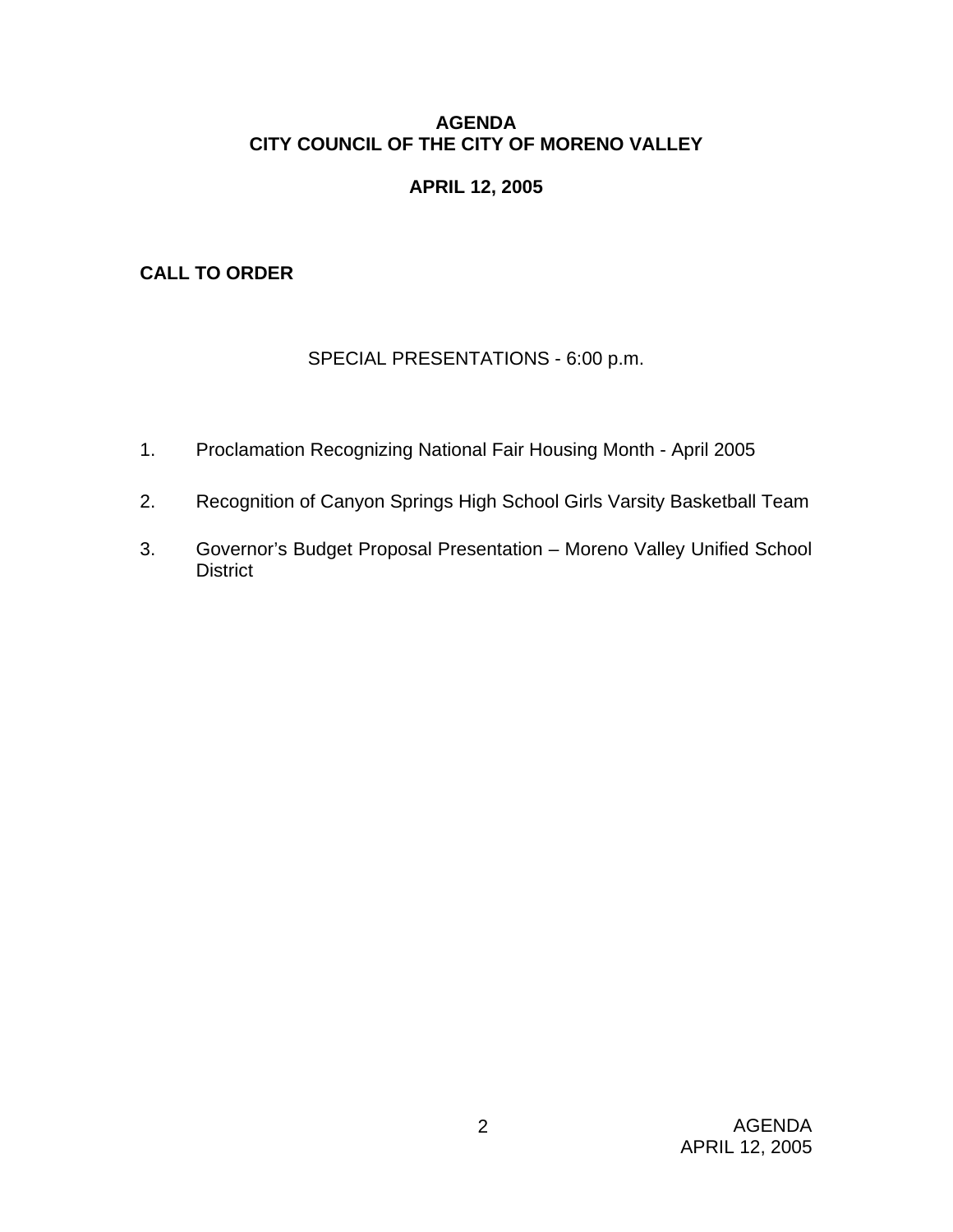#### **AGENDA JOINT MEETING OF THE CITY COUNCIL OF THE CITY OF MORENO VALLEY MORENO VALLEY COMMUNITY SERVICES DISTRICT COMMUNITY REDEVELOPMENT AGENCY OF THE CITY OF MORENO VALLEY AND THE BOARD OF LIBRARY TRUSTEES**

### **REGULAR MEETING - 6:30 P.M. APRIL 12, 2005**

**CALL TO ORDER** (Joint Meeting of the City Council of the City of Moreno Valley, Moreno Valley Community Services District, Community Redevelopment Agency of the City of Moreno Valley and the Board of Library Trustees - actions taken at the Joint Meeting are those of the Agency indicated on each Agenda item)

### **PLEDGE OF ALLEGIANCE**

**INVOCATION** – Pastor David Richardson, Jr., Imani Praise Fellowship

### **ROLL CALL**

### **INTRODUCTIONS**

PUBLIC COMMENTS **ON MATTERS ON THE AGENDA** WILL BE TAKEN UP AS THE ITEM IS CALLED FOR BUSINESS, BETWEEN STAFF'S REPORT AND CITY COUNCIL DELIBERATION (SPEAKER SLIPS MAY BE TURNED IN UNTIL THE ITEM IS CALLED FOR BUSINESS.) Those wishing to speak should submit a BLUE speaker slip to the Bailiff. There is a three-minute limit per person. All remarks and questions shall be addressed to the presiding officer or to the City Council and not to any individual Council member, staff member or other person.

PUBLIC COMMENTS **ON MATTERS NOT ON THE AGENDA** UNDER THE JURISDICTION OF THE CITY COUNCIL WILL BE HEARD PRIOR TO CITY COUNCIL REPORTS AND CLOSING COMMENTS. IN THE EVENT THAT THE AGENDA ITEM FOR SUCH PUBLIC COMMENTS HAS NOT BEEN CALLED BY 9:00 P.M., IT SHALL BE CALLED AS THE NEXT ITEM OF BUSINESS FOLLOWING THE CONCLUSION OF ANY ITEM BEING HEARD AT 9:00 P.M. Those wishing to speak should submit a BLUE speaker slip to the Bailiff. There is a three-minute limit per person. All remarks and questions shall be addressed to the presiding officer or to the City Council and not to any individual Council member, staff member or other person.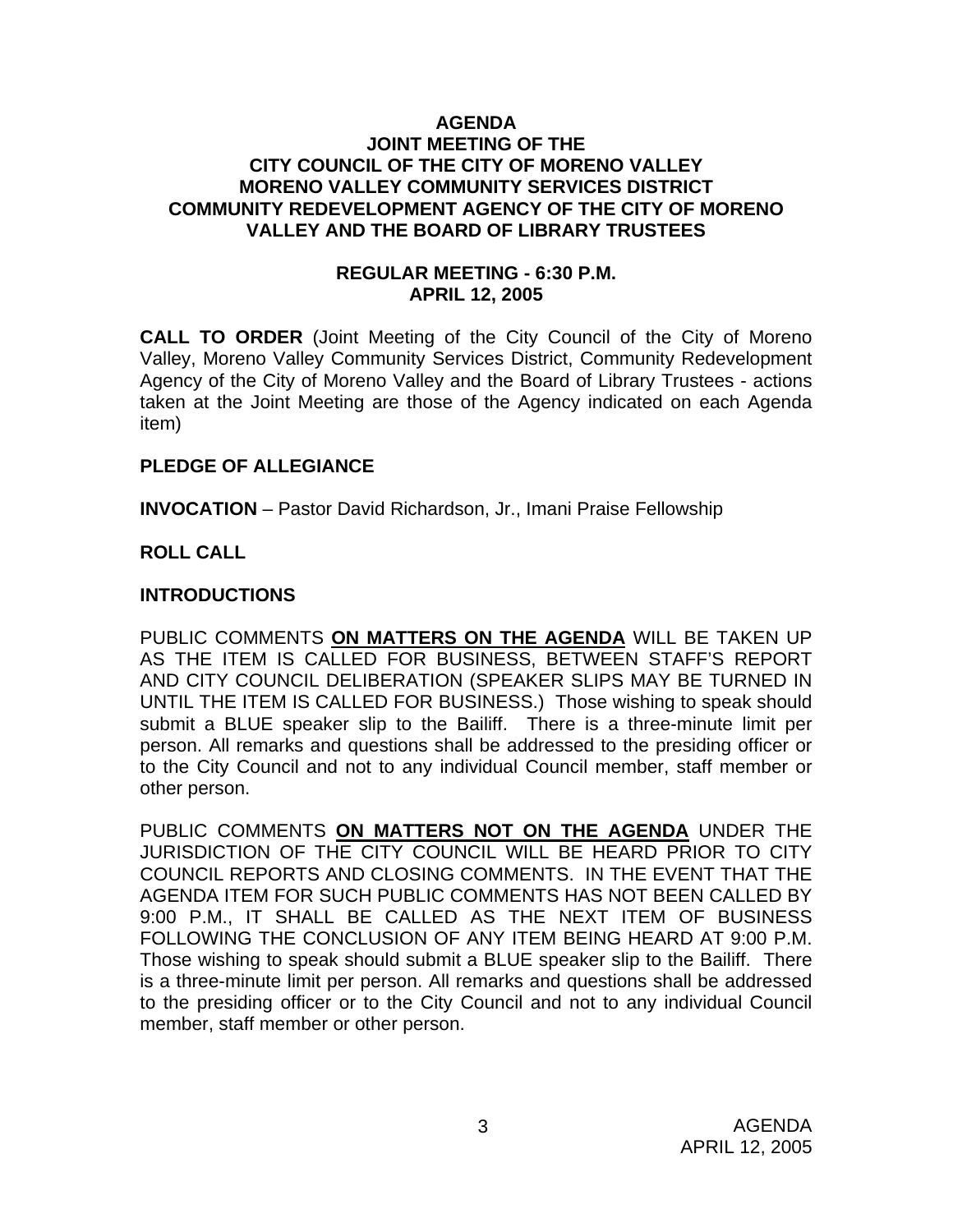### **JOINT CONSENT CALENDARS (SECTIONS A-D) OF THE CITY COUNCIL OF THE CITY OF MORENO VALLEY, MORENO VALLEY COMMUNITY SERVICES DISTRICT, COMMUNITY REDEVELOPMENT AGENCY OF THE CITY OF MORENO VALLEY, AND THE BOARD OF LIBRARY TRUSTEES**

All items listed under the Consent Calendars, Sections A, B, C, and D are considered to be routine and non-controversial, and may be enacted by one motion unless a member of the Council, Community Services District, Redevelopment Agency or the Board of Library Trustees requests that an item be removed for separate action. The motion to adopt the Consent Calendars is deemed to be a separate motion by each Agency and shall be so recorded by the City Clerk. Items withdrawn for report/discussion will be heard after public hearing items.

# **A. CONSENT CALENDAR** - **CITY COUNCIL**

- A1. ORDINANCES FIRST READING BY TITLE ONLY Recommendation: Waive reading of all Ordinance Introductions and read by title only.
- A2. APPROVAL OF THE 2005/2006 FISCAL YEAR STORM WATER PROTECTION PROGRAM BUDGET FOR COUNTY SERVICE AREA (CSA) 152 (Report of: Public Works Department) Recommendation: Approve the County Service Area (CSA) 152 Budget for FY 2005/2006 in the amount of \$445,392; and authorize the levy of CSA 152 Assessment at \$8.15 per Benefit Assessment Unit (BAU) for FY 2005/2006.
- A3. REQUEST TO REMOVE THE CROSSWALK ON CACTUS AVENUE AT REDWING DRIVE (Report of: Public Works Department) Recommendation: Instruct Transportation Engineering Division to remove the crosswalk on Cactus Avenue at Redwing Drive on May 12, 2005.
- A4. RESOLUTION REPEALING RESOLUTION NO. 96-40, AND DESIGNATING AND AUTHORIZING CERTAIN CITY OFFICIALS TO EXECUTE APPLICATIONS AND DOCUMENTS FOR PURPOSES OF OBTAINING DISASTER RELATED FINANCIAL ASSISTANCE (Report of: Interim Assistant City Manager) Recommendation: Adopt Resolution No. 2005-30, repealing Resolution No. 96-40, and designating and authorizing certain city officials to execute applications and documents for purposes of obtaining financial assistance under Section 404 of Public Law 93- 288, as amended by the Robert T. Stafford Disaster Relief and Emergency Act of 1988.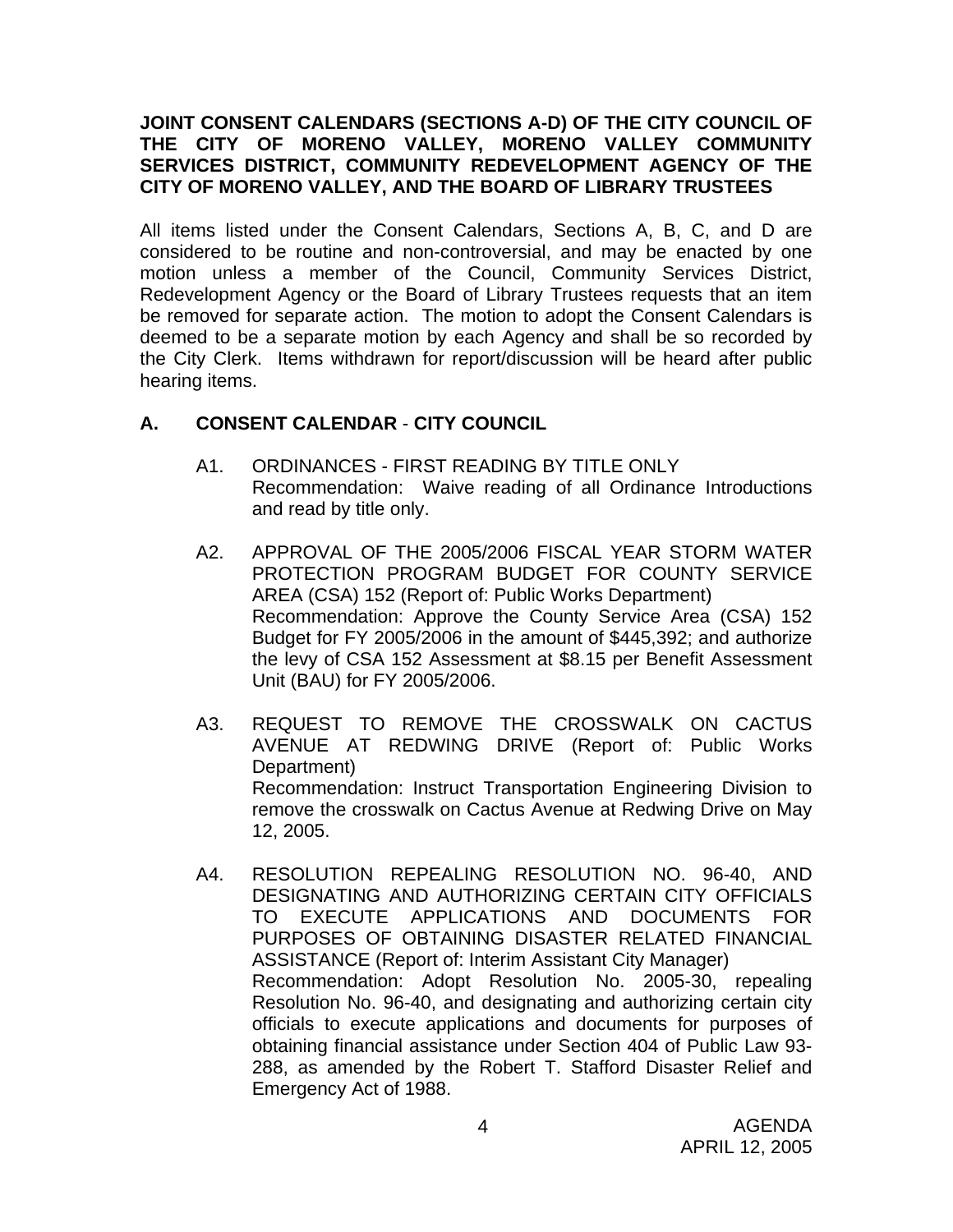#### Resolution No. 2005-30

 A Resolution of the City Council of the City of Moreno Valley, California, Repealing Resolution No. 96-40, and Designating and Authorizing Certain City Officials to Execute Applications and Documents for Purposes of Obtaining Financial Assistance under Section 404 of Public Law 93-288, as Amended by the Robert T. Stafford Disaster Relief and Emergency Act of 1988

- A5. PROFESSIONAL CONSULTANT SERVICES AGREEMENT FOR IRONWOOD AVENUE IMPROVEMENTS FROM PIGEON PASS ROAD TO GRAHAM STREET, PROJECT NO. 05-12567423 (Report of: Public Works Department) Recommendation: Award the Agreement for Professional Consultant Services to Lim & Nascimento Engineering Corporation, 1887 Business Center Drive, Suite 6, San Bernardino, California 92408 to provide design services for the Ironwood Avenue Improvements; authorize the Mayor to execute the Agreement for Professional Consultant Services with Lim & Nascimento Engineering Corporation; and authorize the issuance of a Purchase Order to Lim & Nascimento Engineering Corporation, in the amount of \$131,261.00 (the proposal amount plus 10% contingency) when the Agreement has been signed by all parties (Account No. 125.67423.7200).
- A6. TRACT 30318 APPROVE GRANT DEED TO BEAZER HOMES HOLDING CORPORATION FOR A PORTION OF LOT 'A' - EAST SIDE OF LASSELLE STREET, SOUTH OF KRAMERIA AVENUE - SUBDIVIDER - BEAZER HOMES HOLDING CORPORATION - 1100 TOWN & COUNTRY, SUITE 100 - ORANGE, CA 92868 (Report of: Public Works Department) Recommendation: Approve the granting of a portion of Lot 'A' of Tract 30318 to Beazer Homes Holding Corporation; authorize the Mayor to execute the Grant Deed; and direct the City Clerk to forward the signed Grant Deed to Fidelity National Title Company for processing and forwarding to the County Recorder's office for recordation.
- A7. ACCEPTANCE OF GRANT MONIES FROM THE 2005 STATE HOMELAND SECURITY GRANT (Report of: Interim Assistant City Manager) Recommendation: Authorize the acceptance of grant monies in the amount of \$198,291.24 for fiscal year 2005/2006 from the State Homeland Security Grant for the purpose of preparedness.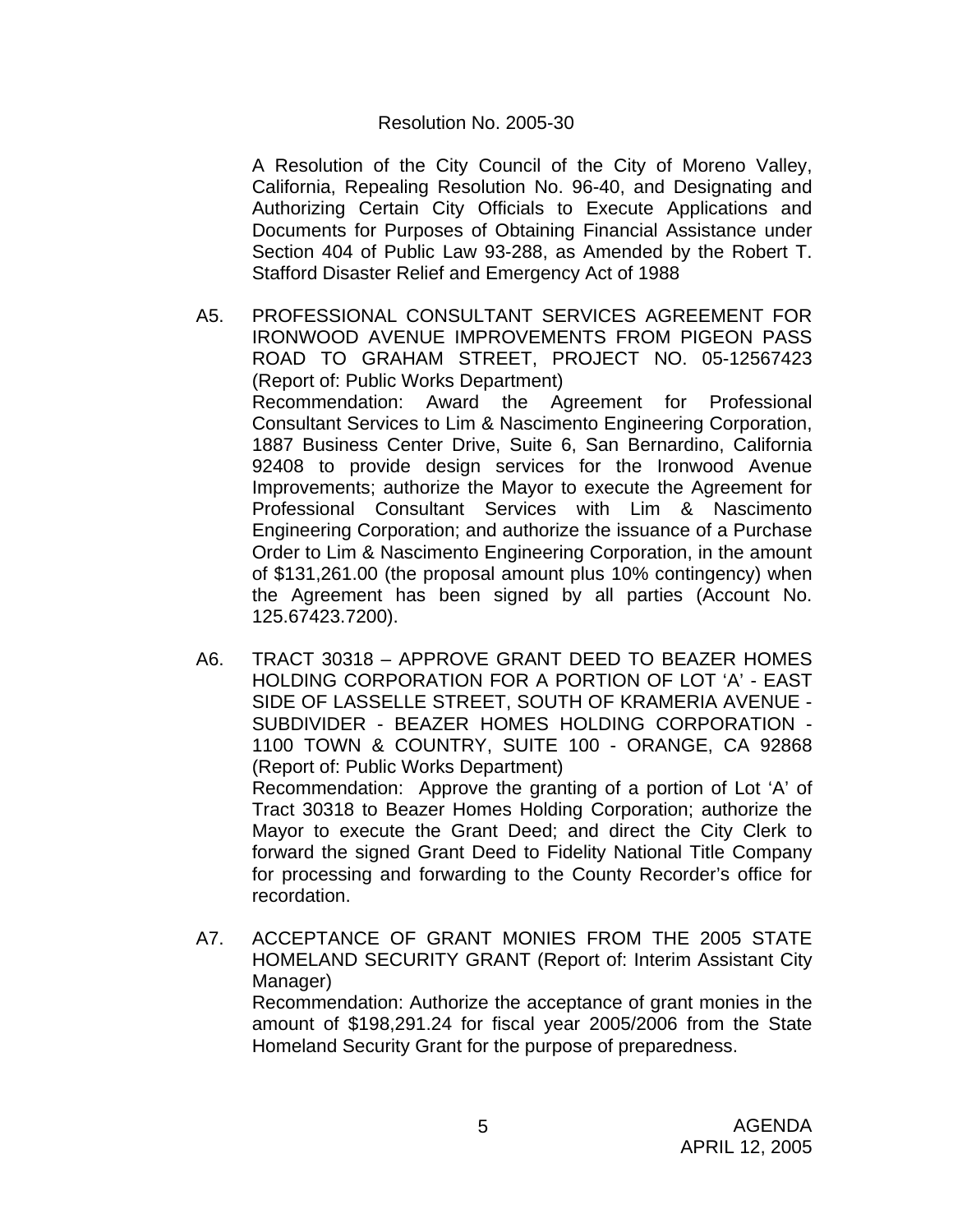- A8. APPROVAL OF PARCEL MAP 31475 SUBDIVIDE 2.02 ACRES INTO 2 RESIDENTIAL LOTS - MATHEWS ROAD, SOUTH OF KALMIA AVENUE AND EAST OF PERRIS BOULEVARD - SUBDIVIDER – TIMOTHY CANFIELD - 28915 CAMPBELL AVE., MORENO VALLEY, CA 92555 (Report of: Public Works Department) Recommendation: Waive Special Conditions LD 7 and LD 8 (Required Road Improvements); and approve Parcel Map 31475, authorize the City Clerk to sign the map, and transmit said map to the County Recorder's Office for recordation.
- A9. APPROVAL OF FINAL MAP 27593 SINGLE-FAMILY RESIDENTIAL PROJECT, AND ACCEPT BONDS & AGREEMENT FOR PUBLIC RIGHT-OF-WAY IMPROVEMENTS - NORTHEAST CORNER OF FIR AVENUE AND MORRISON STREET, SUBDIVIDER - MVGH 2004, LLC, 2 PARK PLAZA, SUITE G, IRVINE, CA 92614 (Report of: Public Works Department) Recommendation: Approve Final Map 27593, authorize the City Clerk to sign the map, and transmit said map to the County Recorder's Office for recordation; accept the Bonds and Agreement for Public Improvements; authorize the Mayor to execute the Agreement; and direct the City Clerk to forward the signed Agreement to the County Recorder's Office for recordation.
- A10. REQUEST FOR ALL-WAY STOP CONTROL AT THE INTERSECTION OF CACTUS AVENUE AND OLIVER STREET (Report of: Public Works Department) Recommendation: Adopt Resolution No. 2005-31 to establish allway stop controls at the intersection of Cactus Avenue and Oliver Street.

Resolution No. 2005-31

 A Resolution of the City Council of the City of Moreno Valley Establishing Stop Controls for West and East Bound Traffic on Cactus Avenue at Oliver Street

- A11. MINUTES REGULAR MEETING OF MARCH 22, 2005 (Report of: City Clerk's Department) Recommendation: Approve as submitted.
- A12. SWAP MEET ORDINANCE (RECEIVED FIRST READING AND INTRODUCTION MARCH 22, 2005 ON A 5-0 VOTE) (Report of: Community Development Department) Recommendation: Adopt Ordinance No. 684.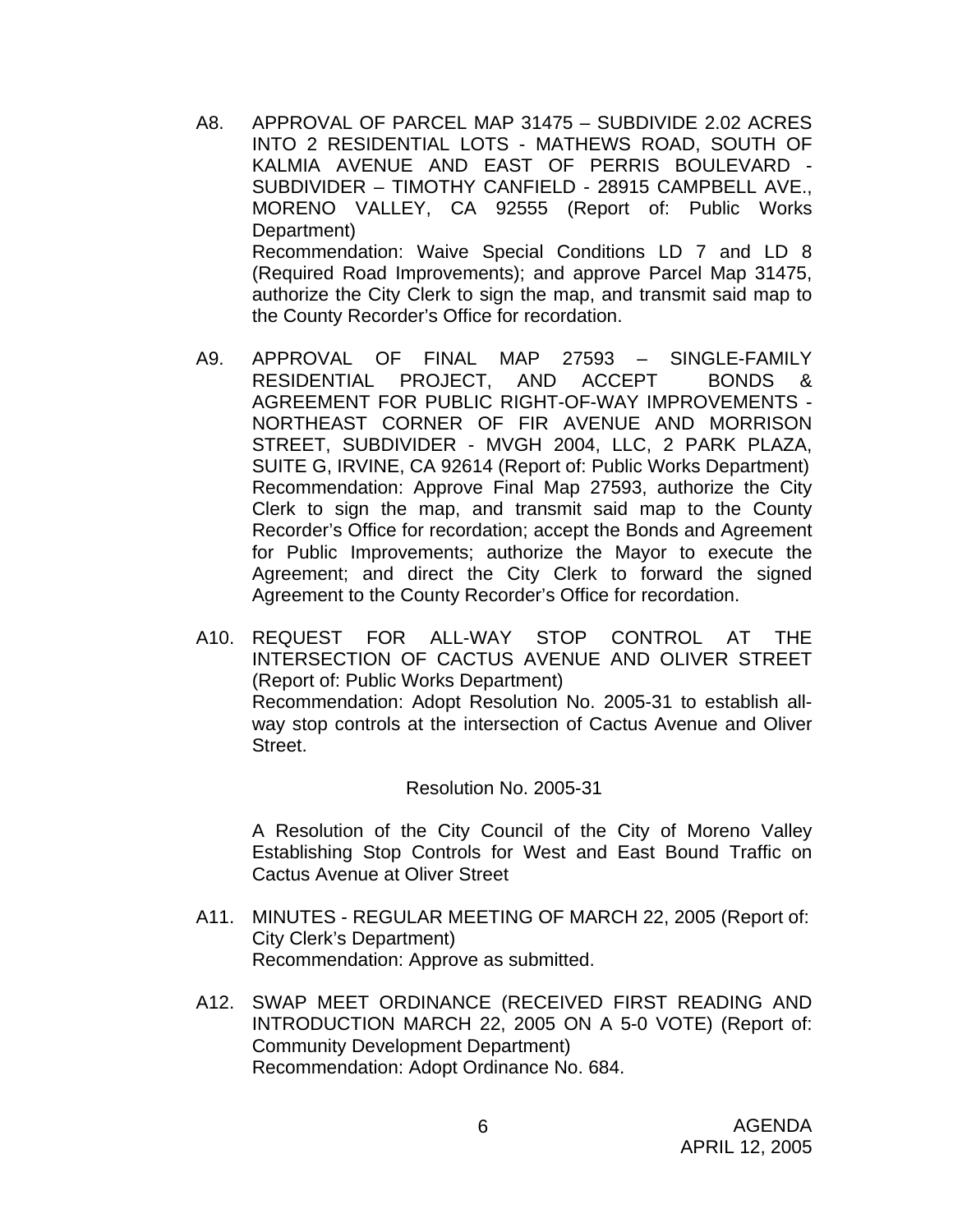#### Ordinance No. 684

An Ordinance of the City Council of the City of Moreno Valley, California, Amending Title 9 of the City of Moreno Valley Municipal Code with Respect to Indoor Malls

- A13. AUTHORIZATION TO CONDUCT A FULL STREET CLOSURE ON A PORTION OF FIR AVENUE FROM APRIL 18, 2005 TO JUNE 24, 2005 - SUBDIVIDER: GRANITE HOMES, 2 PARK PLAZA, SUITE 700, IRVINE, CA 92614 (Report of: Public Works Department) Recommendation: Authorize the following full street closure in conjunction with the construction of Tract 27593: Fir Avenue, from Morrison Street to 1000 feet east of Morrison Street, beginning Monday, April 18, 2005 to Friday, June 24, 2005.
- A14. APPROVAL OF GRANT APPLICATION SUBMITTAL FOR THE HAZARD ELIMINATION SAFETY (HES) PROGRAM, FEDERAL FISCAL YEAR (FFY) 2005/2006 (Report of: Public Works Department) Recommendation: Approve the submittal of the grant application for the Hazard Elimination Safety Program, Federal Fiscal Year 2005/2006.
- A15. APPROVAL OF MICROSOFT ENTERPRISE LICENSE AGREEMENT ONE YEAR RENEWAL WITH COMPUCOM SYSTEMS, INC. (Report of: Interim Administrative Services Director) Recommendation: Renew Microsoft Licensing maintenance and licenses on the County of Riverside's Microsoft Enterprise Agreement. Staff recommends CompuCom Systems, Inc. a Microsoft Large Account Reseller for one year renewal as being in the best interest of the City.
- A16. AUTHORIZATION TO APPROVE EXECUTIVE SEARCH CONTRACT WITH CPS EXECUTIVE SEARCH (Report of: Human Resources Director) Recommendation: Authorize the Mayor to sign a contract with CPS Executive Search to conduct a recruitment for the new City Manager for the City of Moreno Valley subject to the review and approval of the City Attorney.

# **B. CONSENT CALENDAR** - **COMMUNITY SERVICES DISTRICT**

B1. ORDINANCES - FIRST READING BY TITLE ONLY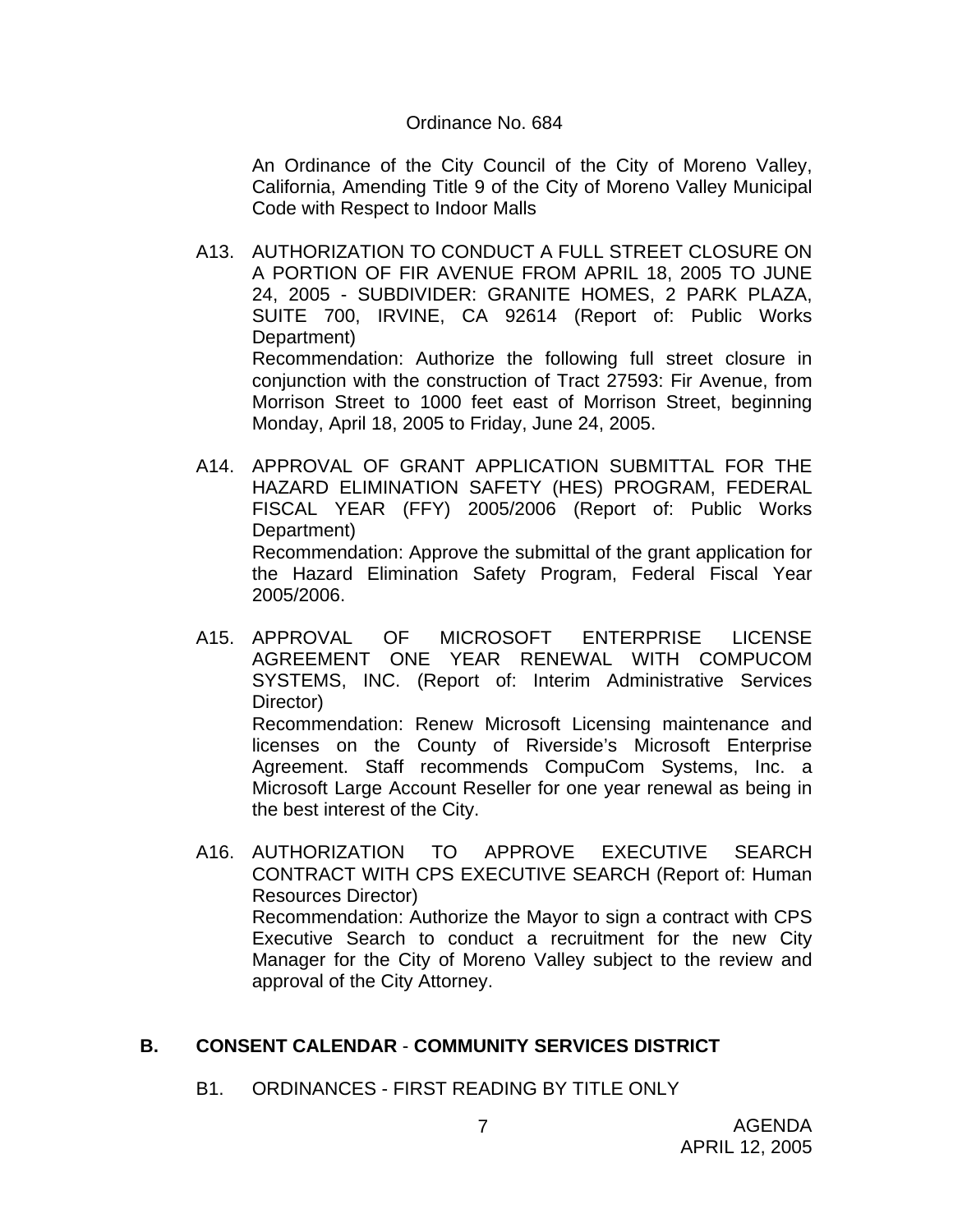Recommendation: Waive reading of all Ordinance Introductions and read by title only.

- B2. REQUEST ADOPTION OF PLANS AND SPECIFICATIONS, AND AUTHORIZATION TO ADVERTISE FOR CONSTRUCTION BIDS FOR THE INSTALLATION OF STREET TREE LANDSCAPING FOR TRACTS 13576, 19080, 19081 AND ALL AFFECTED PHASES, PROJECT NO. 121-85620-7200-04 (Report of: Public Works Department) Recommendation: Adopt the plans and specifications on file in the office of the City Engineer; and authorize the City Clerk to advertise the project for construction bids.
- B3. PUBLIC MEETING TO CONSIDER PUBLIC COMMENTS REGARDING MAIL BALLOT PROCEEDING FOR COMMUNITY SERVICES DISTRICT (CSD) ZONE D (PARKWAY LANDSCAPE MAINTENANCE) FOR: 1) TRACT 13585 – NORTH OF BAY AVENUE AND WEST OF LASSELLE STREET, 2) TRACT 19852 - NORTH OF COTTONWOOD AVENUE AND WEST OF MORRISON LANE, 3) TRACT 20032 - SOUTH OF COTTONWOOD AVENUE AND EAST OF INDIAN STREET, 4) TRACT 21806 – NORTH OF MARIPOSA AVENUE AND EAST OF PERRIS BOULEVARD, AND 5) TRACT 24721 - WEST OF SHUBERT STREET BETWEEN EUCALYPTUS AVENUE AND DRACAEA AVENUE (Report of: Public Works Department) Recommendation: Accept public comments regarding mail ballot proceeding for the proposed increase in the CSD Zone D annual charges for Tracts 13585, 19852, 20032, 21806, and 24721.
- B4. MINUTES REGULAR MEETING OF MARCH 22, 2005 (Report of: City Clerk's Department) Recommendation: Approve as submitted.

# **C. CONSENT CALENDAR** - **COMMUNITY REDEVELOPMENT AGENCY**

- C1. ORDINANCES FIRST READING BY TITLE ONLY Recommendation: Waive reading of all Ordinance Introductions and read by title only.
- C2. MINUTES REGULAR MEETING OF MARCH 22, 2005 (Report of: City Clerk's Department) Recommendation: Approve as submitted.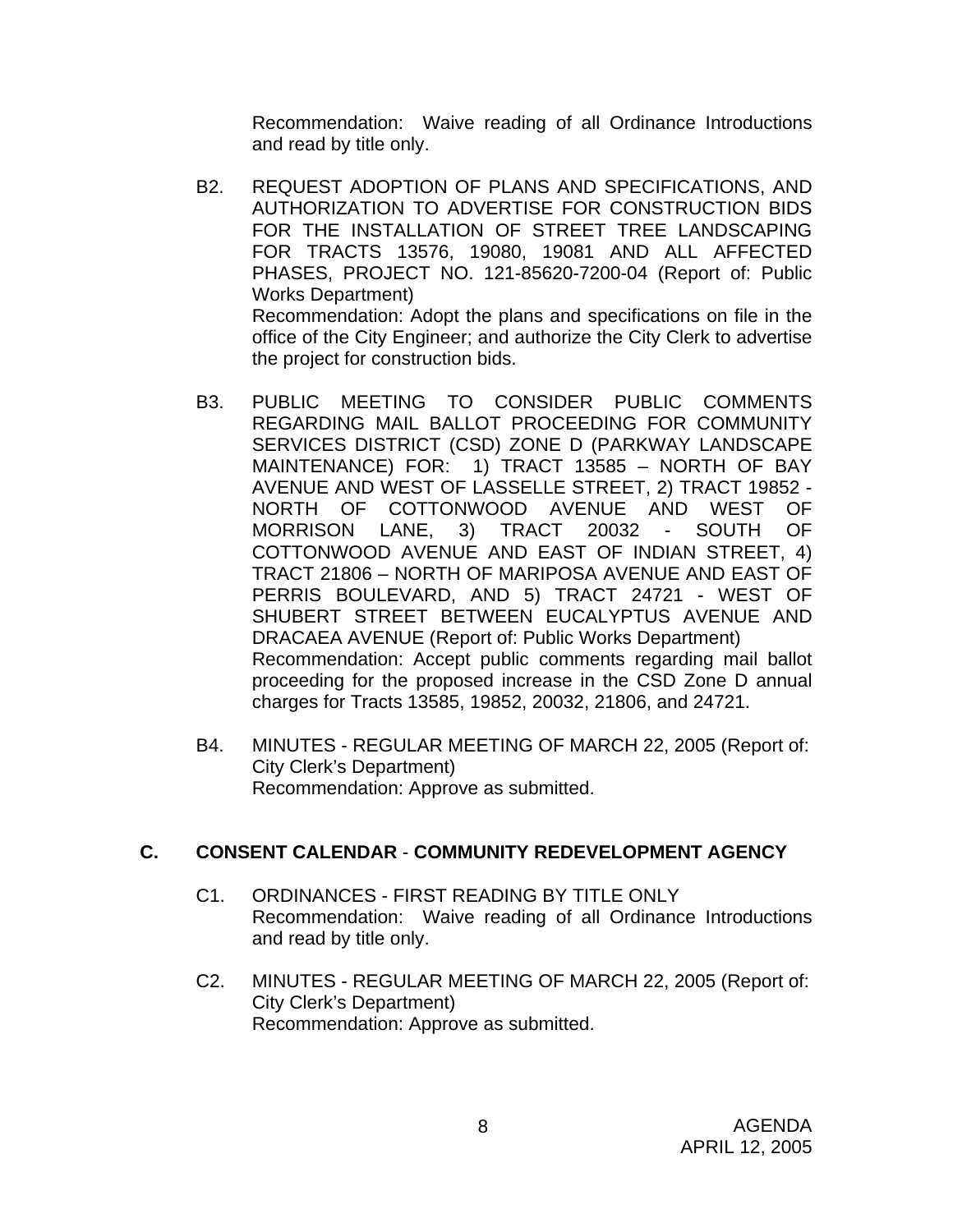### **D. CONSENT CALENDAR** - **BOARD OF LIBRARY TRUSTEES**

- D1. ORDINANCES FIRST READING BY TITLE ONLY Recommendation: Waive reading of all Ordinance Introductions and read by title only.
- D2. MINUTES REGULAR MEETING OF MARCH 22, 2005 (Report of: City Clerk's Department) Recommendation: Approve as submitted.

# **E. PUBLIC HEARINGS**

Questions or comments from the public on a Public Hearing matter are limited to five minutes per individual and must pertain to the subject under consideration.

 Those wishing to speak should complete and submit a GOLDENROD speaker slip to the Bailiff.

E1. REBALLOT PROCEEDING FOR TENTATIVE TRACTS 31212 AND 31327 (AND ALL AFFECTED PHASES) FOR INCLUSION INTO COMMUNITY SERVICES DISTRICT (CSD) ZONE E-14 (MAHOGANY FIELDS) AND APPROVAL OF THE CSD ANNUAL CHARGE. TENTATIVE TRACT 31212 IS LOCATED ON THE EAST SIDE OF MORRISON STREET BETWEEN COTTONWOOD AVENUE AND BAY AVENUE. TENTATIVE TRACT 31327 IS LOCATED ON THE EAST SIDE OF MORRISON STREET BETWEEN BAY AVENUE AND ALESSANDRO BOULEVARD (Report of: Public Works Department)

 Recommendation: That the Mayor and members of the Moreno Valley City Council, acting as President and members of the Board of Directors of the Moreno Valley Community Services District (CSD), after conducting the public hearing:

- 1. Tabulate the mail ballots for Tentative Tracts 31212 and 31327 (and all the affected phases) for the described service;
- 2. Verify and accept the results of the mail ballot proceeding as identified on the Official Tally Sheet and Assessor Parcel Number (APN) listing;
- 3. Receive and file with the City Clerk's Office the accepted Official Tally Sheet and APN listing; and
- 4. If approved, authorize and impose the applicable CSD Zone E-14 charges.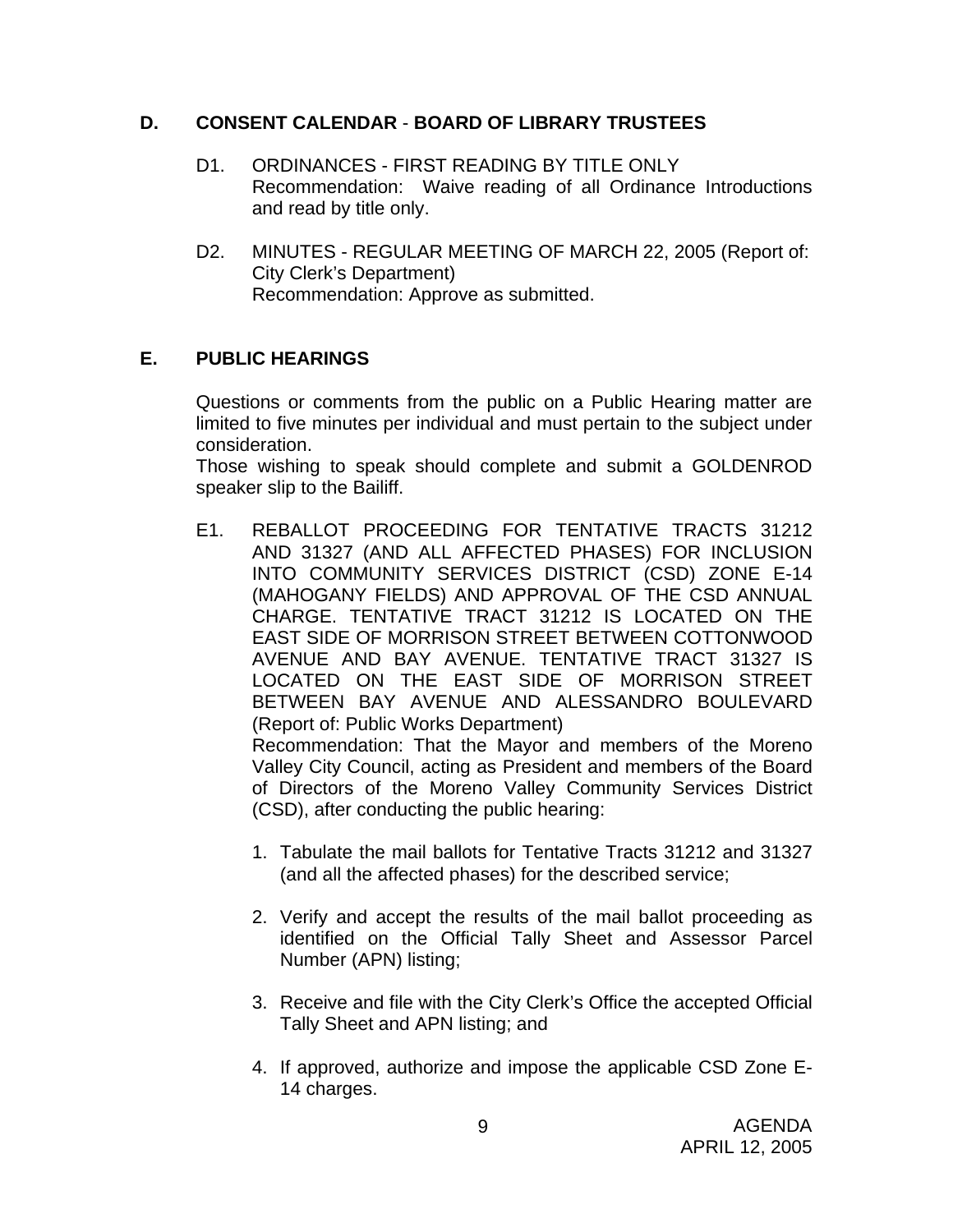- E2. A PUBLIC HEARING FOR AN APPEAL OF THE PLANNING COMMISSION'S DISAPPROVAL OF APPLICATION NOS. PA04- 0173 AND PA04-0174. APPLICATION PA04-0173 IS AN AMENDMENT TO THE MORENO VALLEY MUNICIPAL CODE TO ALLOW VEHICLE SALES BUSINESSES ON A MINIMUM OF 0.75 ACRES AND LESS THAN 2.5 ACRES WITH A CONDITIONAL USE PERMIT IN THE COMMUNITY COMMERCIAL ZONE. PA04- 0174 IS A CONDITIONAL USE PERMIT TO ESTABLISH A VEHICLE SALES BUSINESS ON APPROXIMATELY 0.89 ACRES AT 21115 BOX SPRINGS ROAD.(CONTINUED FROM MARCH 22, 2005) (Report of: Community Development Department) Recommendation: That the City Council conduct a public hearing and take one of the following three actions:
	- 1. Sustain the appeal in part by approving the Municipal Code Amendment with modifications and referring the Conditional Use Permit to the Planning Commission by taking the following actions:

Recognize that Application No. PA04-0173 is exempt from the California Environmental Quality Act in accordance with Section 15061 of the CEQA Guidelines; and introduce Ordinance No. 685, thereby approving Municipal Code Amendment Application No. PA04-0173, with changes to allow either one or two vehicle dealerships on 2.5 acres, based on the findings contained in the proposed ordinance; and refer Conditional Use Permit Application No. PA04- 0174, to the Planning Commission with direction to add conditions of approval requiring the parcel in question to be merged with the parcel to the west containing an existing RV dealership without placing conditions on the RV dealership and prohibiting vehicle repair within the new dealership. Staff supports this modification to the original recommendation.

### Ordinance No. 685

An Ordinance of the City Council of the City of Moreno Valley, California, Amending Title 9 of the City of Moreno Valley Municipal Code to Allow Vehicle Sales Businesses Encompassing a Minimum of 0.75 Acres and Less Than 2.5 Acres with a Conditional Use Permit in the Community Commercial District and Subject to Specified Development Requirements

AGENDA APRIL 12, 2005 10 2. Uphold the Planning Commission's disapproval by taking the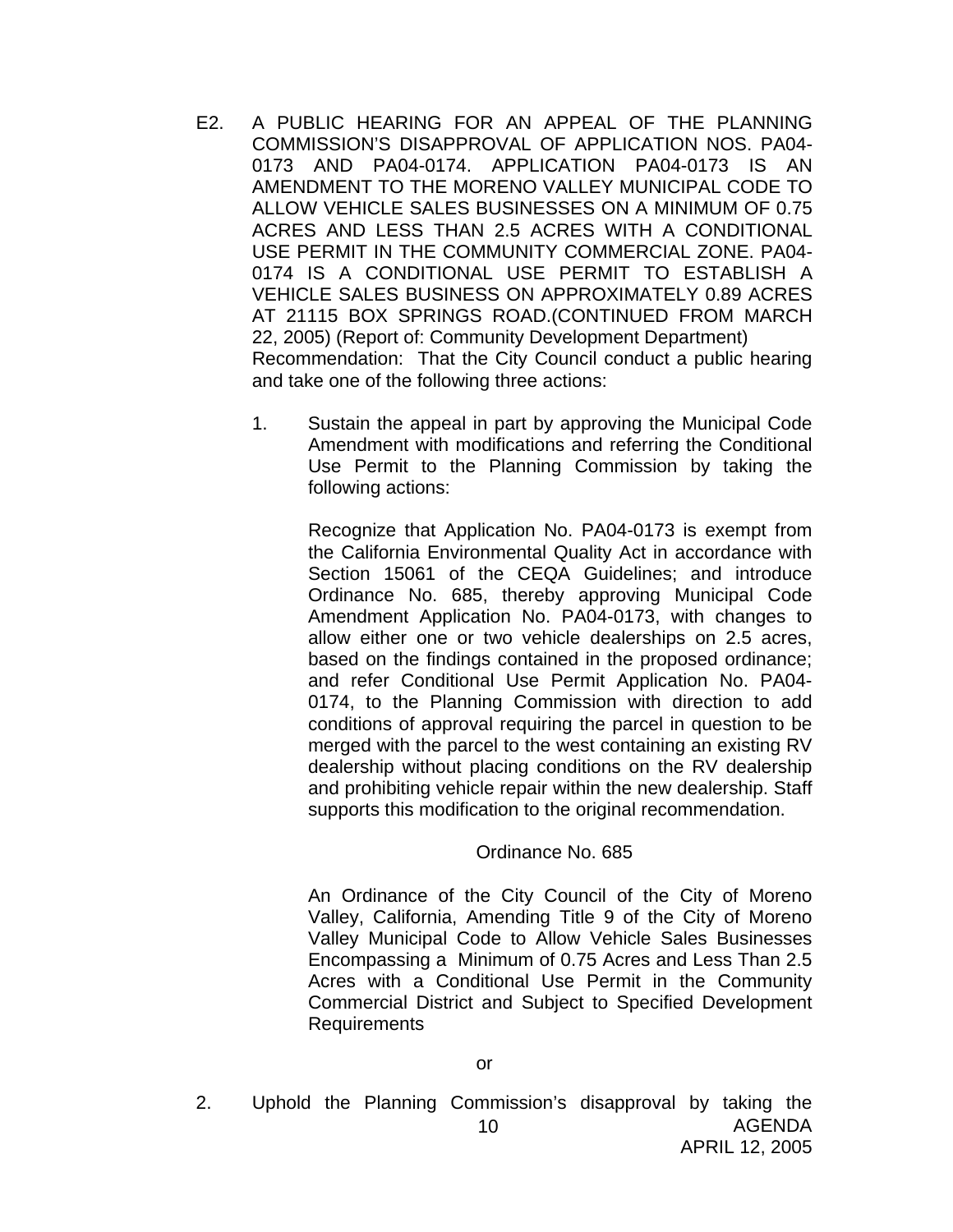following actions:

Uphold the Planning Commission's disapproval of Application Nos. PA04-0173 and PA04-0174 based on the findings contained in the Planning Commission Resolution 2005-5; and direct staff to prepare a City Council resolution upholding the Planning Commission's disapproval of Application Nos. PA04-0173 and PA04-0174.

3. Approve the project by taking the following actions:

Recognize that Application Nos. PA04-0173 and PA04-0174 are exempt from the California Environmental Quality Act in accordance with Sections 15061 and 15301 of the CEQA Guidelines; and Introduce Ordinance No. 685, thereby approving Application No. PA04-0173, an amendment to Title 9 of the Municipal Code regarding vehicle sales businesses, based on the findings contained in the ordinance; and approve Resolution No. 2005-29, thereby approving Conditional Use Permit Application No. PA04-0174, based on the findings contained in the resolution; and subject to the conditions of approval attached to the resolution.

This action would be consistent with the original staff recommendation to the Planning Commission.

### Ordinance No. 685

An Ordinance of the City Council of the City of Moreno Valley, California, Amending Title 9 of the City of Moreno Valley Municipal Code to Allow Vehicle Sales Businesses Encompassing a Minimum of 0.75 Acres and Less Than 2.5 Acres with a Conditional Use Permit in the Community Commercial District and Subject to Specified Development Requirements

### Resolution No. 2005-29

A Resolution of the City Council of the City of Moreno Valley Approving Application PA04-0174, a Conditional Use Permit to Establish a Vehicle Sales Business Located at 21115 Box Springs Road on Approximately 0.89 Acres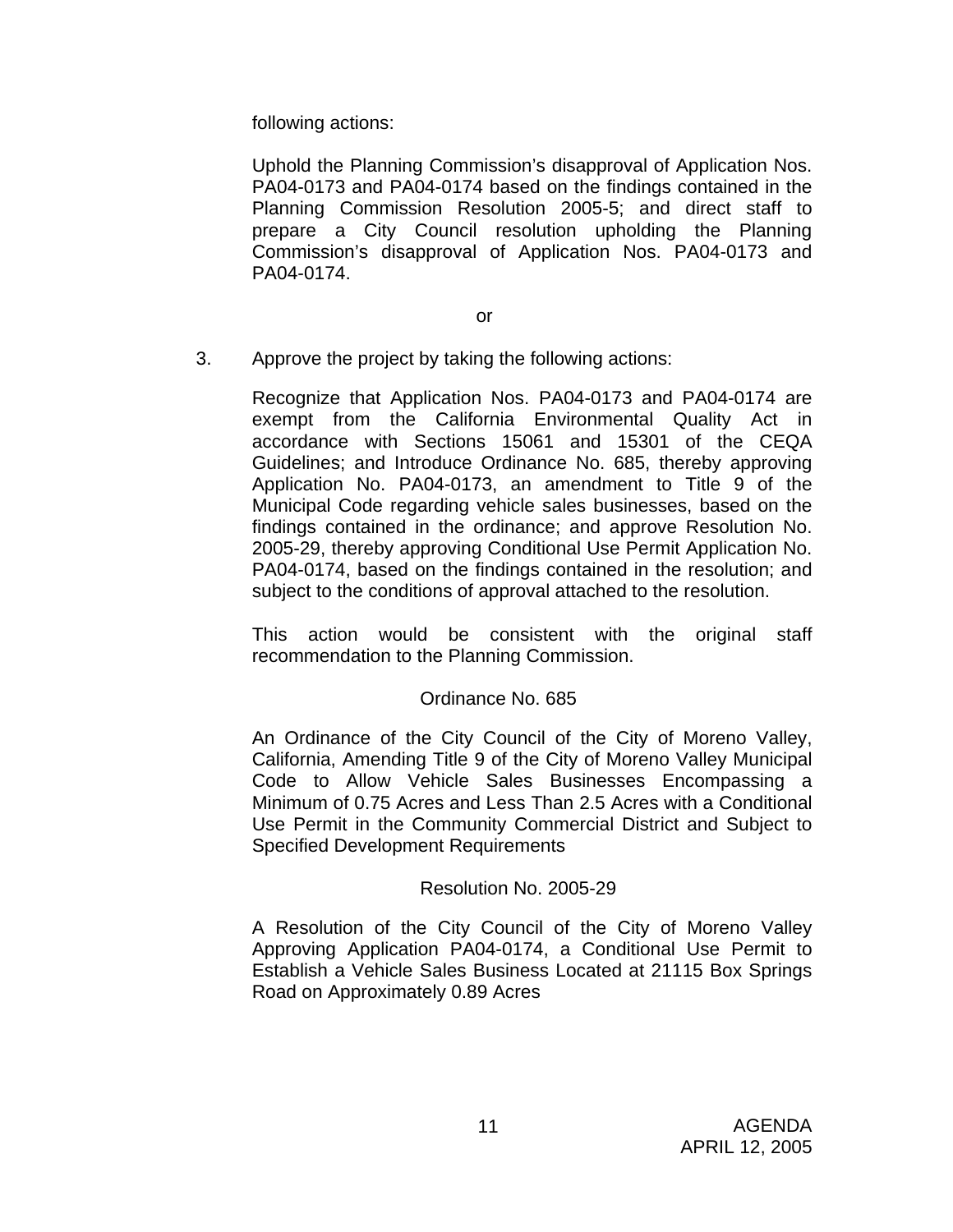### **F. ITEMS REMOVED FROM CONSENT CALENDARS FOR DISCUSSION OR SEPARATE ACTION**

# **G. REPORTS**

- G1. POWERPOINT PRESENTATION BY SOUTHERN CALIFORNIA ASSOCIATION OF GOVERNMENTS (SCAG) ON REGIONAL GROWTH ISSUES (CONTINUED FROM MARCH 22, 2005)
- G2. CITY COUNCIL REPORTS ON REGIONAL ACTIVITIES
	- a) Report on March Joint Powers Authority by Mayor Stewart
- G3. RESOLUTION 2005-32 TO AMEND FEE RESOLUTION 2004-55 TO INCREASE PENALTIES FOR STREET SWEEPING PARKING VIOLATIONS (Report of: Community Development Department) Recommendation: Approve Resolution 2005-32 to amend Resolution 2004-55 (Fee Resolution Schedule) to increase street sweeping parking violation fines from \$25 to \$35 per violation.

### Resolution No. 2005-32

 A Resolution of the City Council of the City of Moreno Valley, California, Amending Resolution No. 2004-55 to Increase Penalties for Street Sweeping Parking Violations

- G4. DISCUSSION AND RECOMMENDATIONS FOR MODIFICATION OF THE EXISTING BUSINESS PARK STANDARDS (Report of: Community Development Department) Recommendation: That the City Council direct staff to prepare a Municipal Code Amendment that would include the following:
	- A. Modify the existing Business Park standards to limit more intense warehousing and industrial uses within the Business Park designation that would not be appropriate adjacent to residential and other sensitive uses; and
	- B. Establish a new "Light Industrial" zone in the Municipal Code and zoning atlas that would apply to areas that are currently designated Business Park, but are appropriate for larger warehousing and industrial projects.
- G5. LEGISLATIVE UPDATE (Report of: Interim Assistant City Manager) Recommendation: That the City Council receive and file the informational report.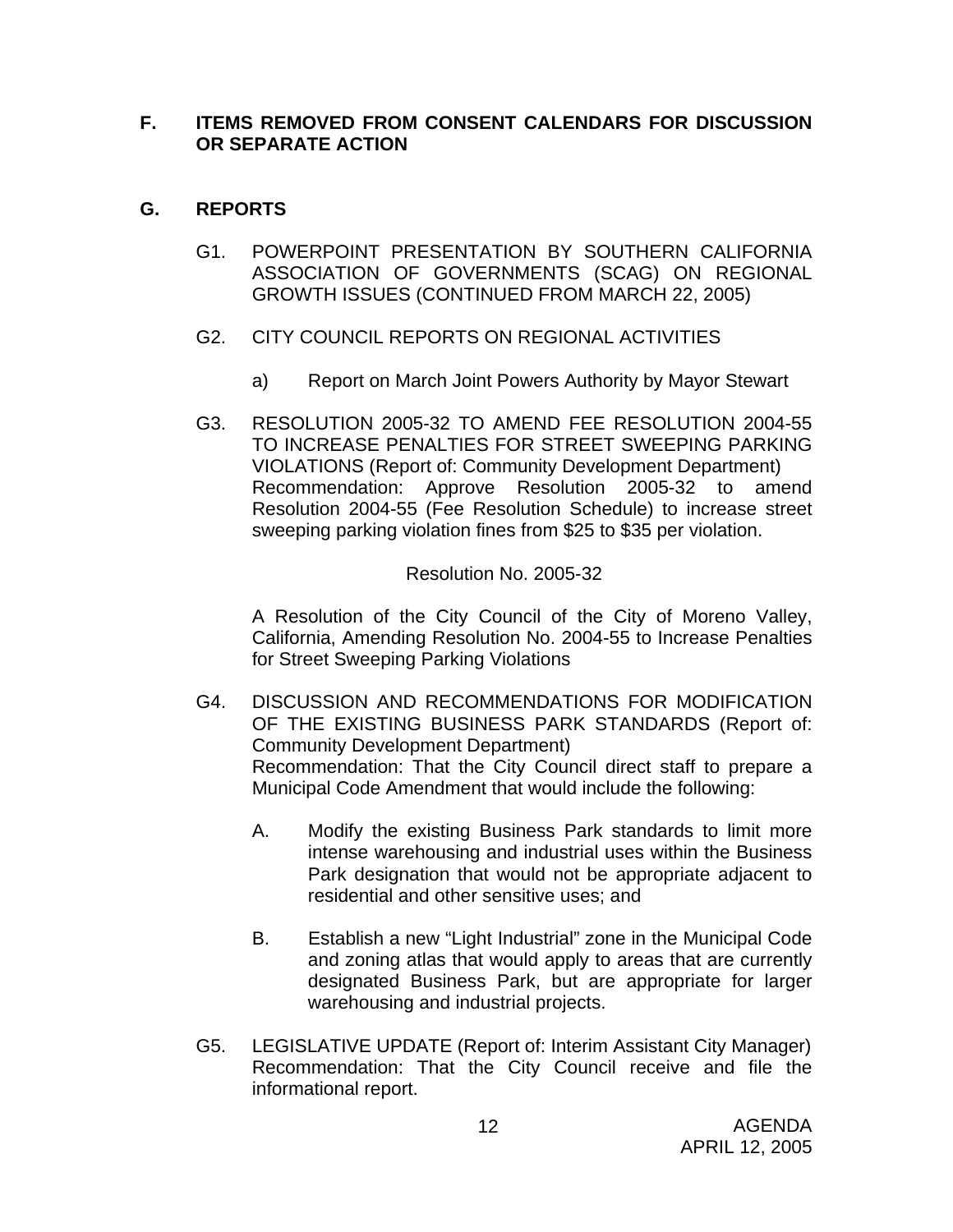G6. CITY MANAGER'S REPORT (Informational Oral Presentation – not for Council action)

# **H. LEGISLATIVE ACTIONS**

ORDINANCES - 1ST READING AND INTRODUCTION – NONE

H1. ORDINANCE REPEALING PROVISIONS RELATING TO CAMPAIGN DISCLOSURE (Report of: City Clerk's Department) Recommendation: Introduce Ordinance No. 686, repealing Ordinance No. 232 and Ordinance No. 391, which established provisions relating to campaign disclosure. (Roll call required)

### Ordinance No. 686

 An Ordinance of the City Council of the City of Moreno Valley, California, Repealing Ordinance No. 232 and Ordinance No. 391, which Established Provisions Relating to Campaign Disclosure

ORDINANCES - 2ND READING AND ADOPTION - NONE

ORDINANCES - URGENCY ORDINANCES - NONE

RESOLUTIONS – NONE

PUBLIC COMMENTS **ON ANY SUBJECT NOT ON THE AGENDA** UNDER THE JURISDICTION OF THE CITY COUNCIL

Those wishing to speak should complete and submit a BLUE speaker slip to the Bailiff. There is a three-minute time limit per person. All remarks and questions shall be addressed to the presiding officer or to the City Council and not to any individual Council member, staff member or other person.

### **CLOSING COMMENTS AND/OR REPORTS OF THE CITY COUNCIL, COMMUNITY SERVICES DISTRICT, OR COMMUNITY REDEVELOPMENT AGENCY**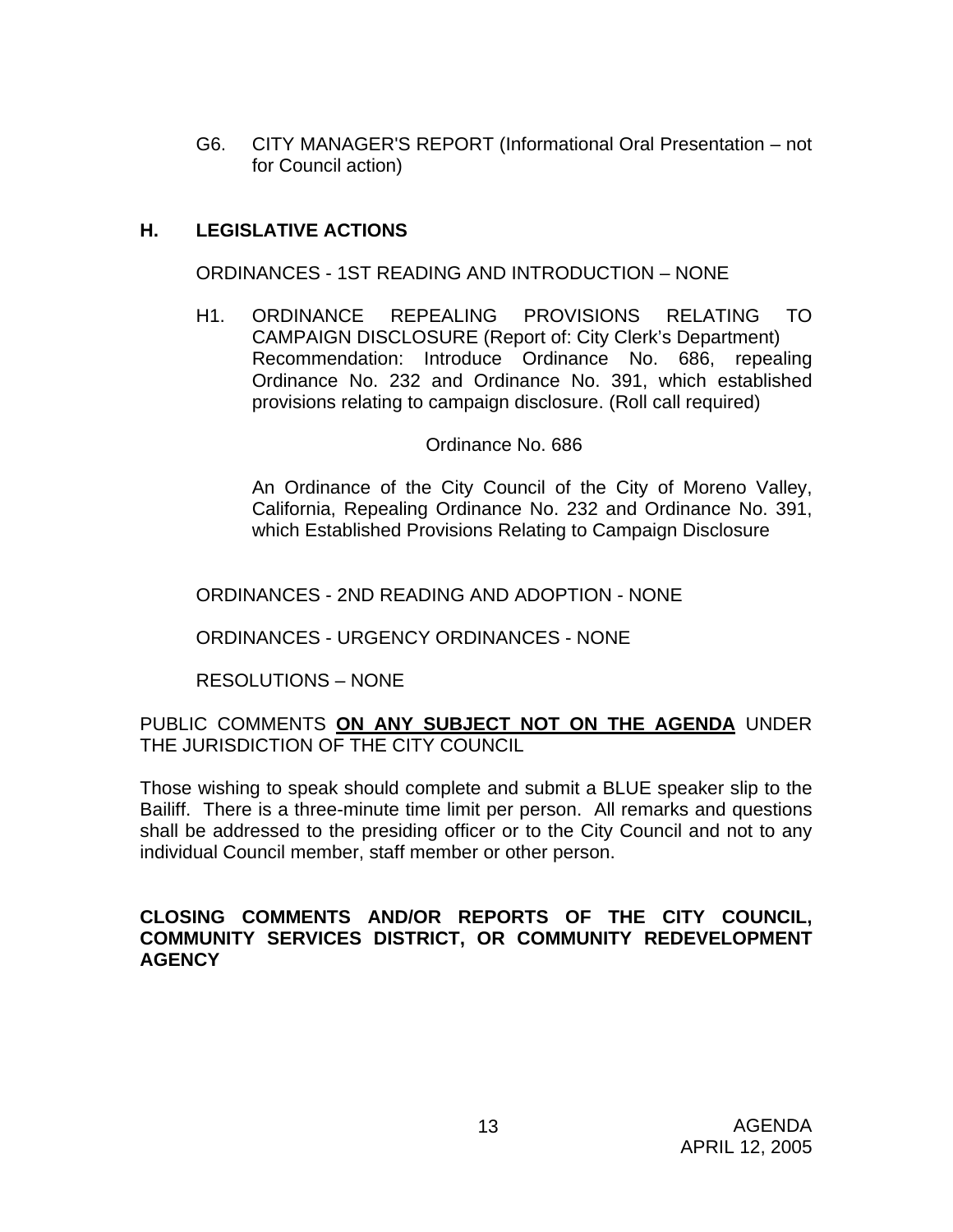# **CLOSED SESSION**

### **PUBLIC COMMENTS ON CLOSED SESSION ITEMS**

A Closed Session of the City Council, Community Services District and Community Redevelopment Agency of the City of Moreno Valley will be held in the Finance Conference Room, Second Floor, City Hall. The City Council will meet in Closed Session to confer with its legal counsel regarding the following matter(s) and any additional matter(s) publicly and orally announced by the City Attorney in the Council Chamber at the time of convening the Closed Session.

### • **PUBLIC COMMENTS ON MATTERS ON THE CLOSED SESSION AGENDA UNDER THE JURISDICTION OF THE CITY COUNCIL**

There is a three-minute time limit per person. Please complete and submit a BLUE speaker slip to the City Clerk. All remarks and questions shall be addressed to the presiding officer or to the City Council and not to any individual Council member, staff member or other person.

The Closed Session will be held pursuant to Government Code:

- 1) SECTION 54956.9(a) CONFERENCE WITH LEGAL COUNSEL EXISTING LITIGATION
	- a) Case: *Vincent Monaco vs. City of Moreno Valley*  Riverside Superior Court Case No.: RIC 428221
- 2) SECTION 54956.9(b)(1) CONFERENCE WITH LEGAL COUNSEL SIGNIFICANT EXPOSURE TO LITIGATION Number of Cases: -2-
- 3) SECTION 54956.9(c) CONFERENCE WITH LEGAL COUNSEL INITIATION OF LITIGATION Number of Cases: -2-

### 4) SECTION 54956.8 – REAL ESTATE NEGOTIATIONS

a) City Negotiator: John Strickler Property: APN 486-084-001(Jrs. Market) Address: 15310 Perris Boulevard **Owner:** Kamal and Wafaa Batech